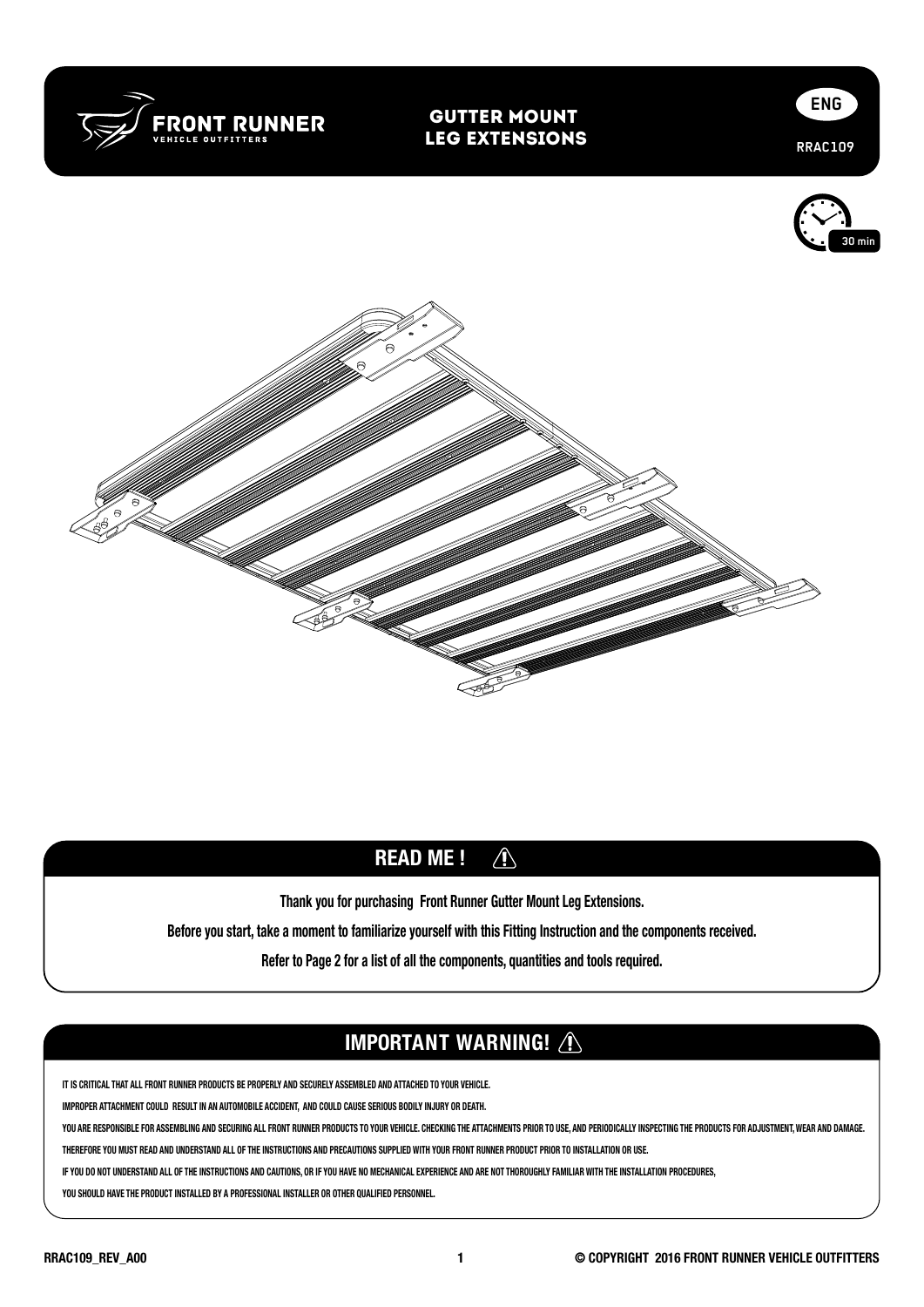# 1 GET ORGANIZED

Here is what you are looking at for RRAC109

| <b>IN THE BOX</b> |      |                                    |
|-------------------|------|------------------------------------|
|                   | 2 X  | <b>Gutter Mount Leg Extentions</b> |
| $\mathbf 2$       | 4 X  | <b>M8x30 Hex Bolt</b>              |
| 3                 | 4 X  | <b>M8x30 Button Head</b>           |
| 4                 | 12 X | M8x16x1.6ss Flat Washer            |
| 5                 | 8 X  | <b>M8 Nyloc Nut</b>                |
| 6                 | 8 X  | <b>M8 Nut Cap</b>                  |
|                   |      |                                    |



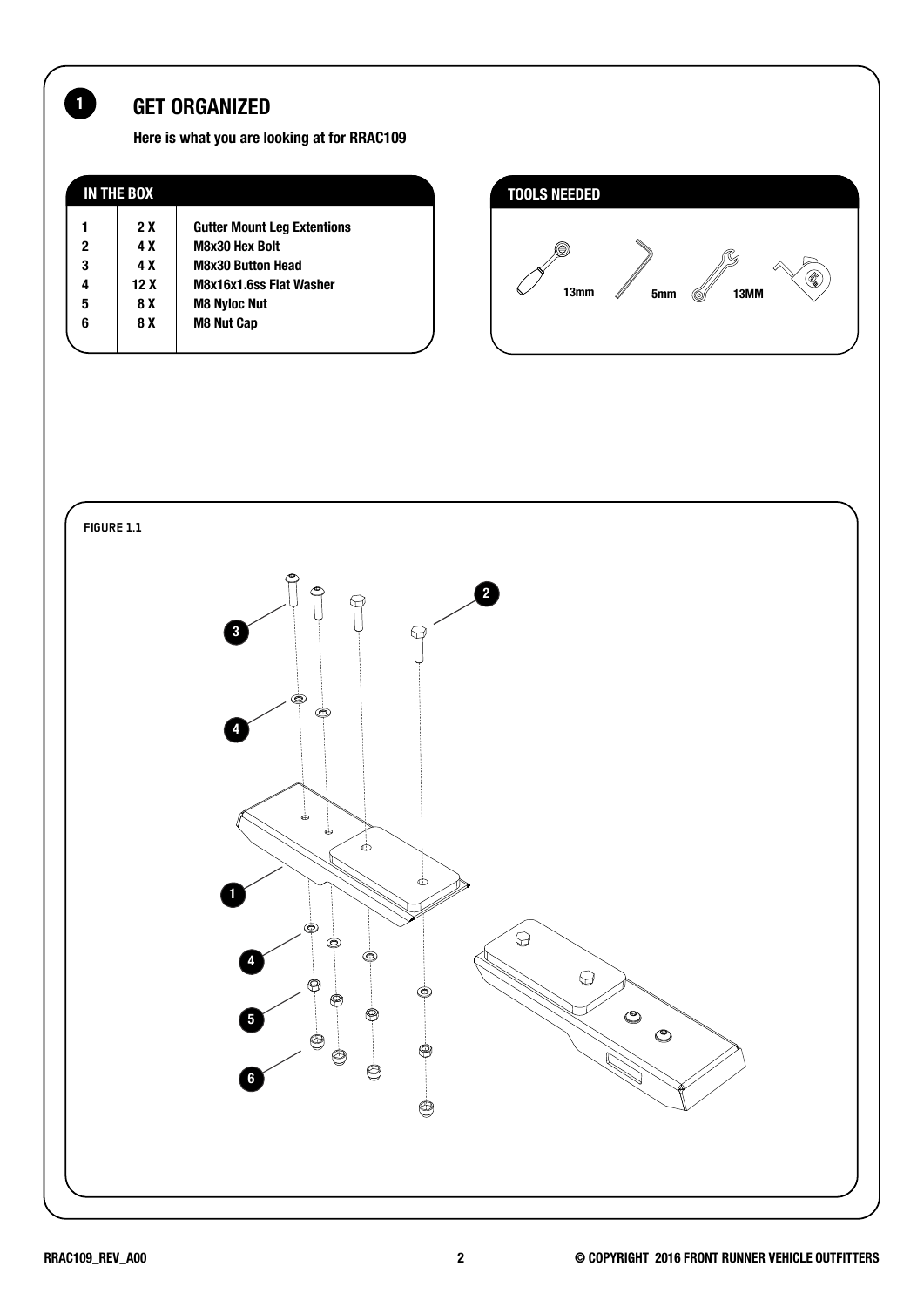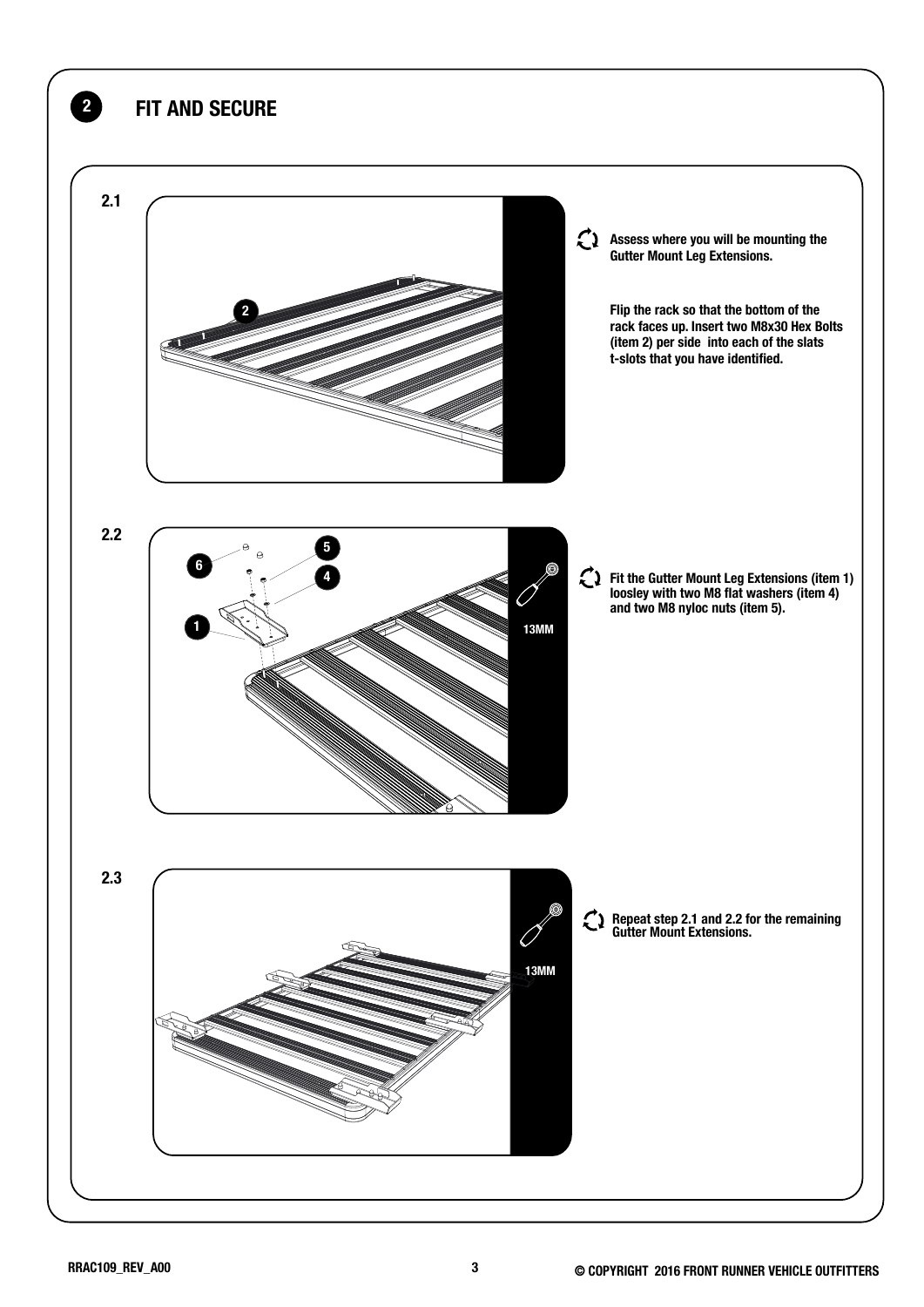